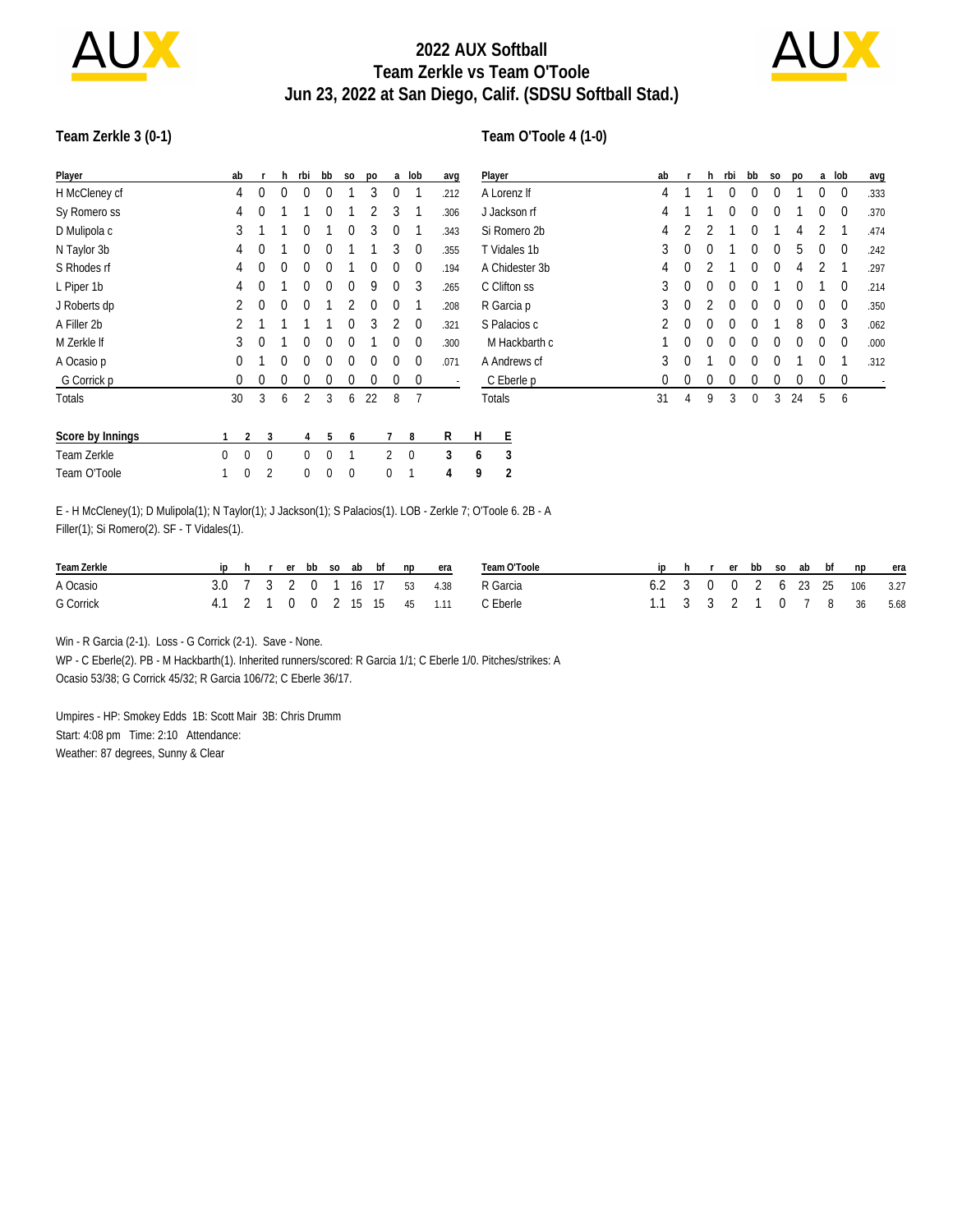

### **2022 AUX Softball Team Zerkle vs Team O'Toole Jun 23, 2022 at San Diego, Calif. (SDSU Softball Stad.)**



| Score by Innings |  |       |                                            |  | 1 2 3 4 5 6 7 8 |                                         | H F |  |
|------------------|--|-------|--------------------------------------------|--|-----------------|-----------------------------------------|-----|--|
| Team Zerkle      |  |       |                                            |  | 000 001 20      | 3 6 3                                   |     |  |
| Team O'Toole     |  | 1 0 2 | $\begin{array}{ccc} 0 & 0 & 0 \end{array}$ |  |                 | $\begin{matrix} 0 & 1 & 4 \end{matrix}$ |     |  |

Team Zerkle starters: 28/cf H McCleney; 2/ss Sy Romero; 15/c D Mulipola; 88/3b N Taylor; 6/rf S Rhodes; 47/1b L Piper; 41/dp J Roberts; 70/2b A Filler; 18/lf M Zerkle; 8/p A Ocasio; Team O'Toole starters: 23/lf A Lorenz; 24/rf J Jackson; 32/2b Si Romero; 29/1b T Vidales; 4/3b A Chidester; 20/ss C Clifton; 0/p R Garcia; 13/c S Palacios; 11/cf A Andrews;

Team Zerkle 1st - H McCleney struck out looking (1-2 KKFBK). Sy Romero struck out looking (2-2 FBFBK). D Mulipola fouled out to c (1-1 BS). 0 runs, 0 hits, 0 errors, 0 LOB.

Team O'Toole 1st - A Lorenz popped up to 2b (1-1 BF). J Jackson singled to shortstop (0-1 K). Si Romero doubled down the 1b line, RBI (1-1 KB); J Jackson scored. T Vidales popped up to 1b (1-0 B). A Chidester lined out to 3b (1-2 KKBF). 1 run, 2 hits, 0 errors, 1 LOB.

Team Zerkle 2nd - N Taylor fouled out to 3b (0-2 FF). Dropped foul ball, E2. S Rhodes struck out swinging (3-2 BFFBBS). L Piper singled to right center (0-0). J Roberts struck out swinging (3-2 BSKFFFBBFS). 0 runs, 1 hit, 1 error, 1 LOB.

Team O'Toole 2nd - C Clifton popped up to 2b (1-2 KKBF). R Garcia singled up the middle (0-1 K). S Palacios grounded out to 3b (1-1 BS); R Garcia advanced to second. A Andrews grounded out to 2b (0-1 F). 0 runs, 1 hit, 0 errors, 1 LOB.

Team Zerkle 3rd - A Filler lined out to 3b (0-0). M Zerkle singled to center field (1-2 KKFB). H McCleney popped up to 2b (1-2 FFFBF). Sy Romero flied out to rf (1-1 BF). 0 runs, 1 hit, 0 errors, 1 LOB.

Team O'Toole 3rd - A Lorenz singled to shortstop (1-2 FKB). J Jackson grounded out to 1b unassisted (0-0); A Lorenz advanced to second. Si Romero singled up the middle, advanced to second, advanced to third on a throwing error by c (3-2 BBKBK); A Lorenz advanced to third, scored on a throwing error by cf. T Vidales flied out to cf, SF, RBI (0-0); Si Romero scored, unearned. A Chidester singled up the middle (1-2 FFB). C Clifton reached on a fielding error by 3b (2-1 BBK); A Chidester advanced to second. R Garcia singled to pitcher (1-0 B); C Clifton advanced to second; A Chidester advanced to third. S Palacios struck out swinging (1-2 KBKS). 2 runs, 4 hits, 3 errors, 3 LOB.

Team Zerkle 4th - D Mulipola walked (3-1 KBBBB). N Taylor struck out swinging (0-2 SFS). S Rhodes reached on a fielder's choice to shortstop (3-2 BFFBB); D Mulipola out at second ss to 2b. L Piper lined out to 2b (0-1 K). 0 runs, 0 hits, 0 errors, 1 LOB.

Team O'Toole 4th - G Corrick to p for A Ocasio. A Andrews singled up the middle (0-0). A Lorenz reached on a fielder's choice to second base (0-0); A Andrews out at second 2b to ss. J Jackson reached on a fielder's choice to second base (0-0); A Lorenz out at second 2b unassisted. Si Romero struck out looking (1-2 BKKK). 0 runs, 1 hit, 0 errors, 1 LOB.

Team Zerkle 5th - J Roberts struck out swinging (3-2 KSBFBBFS). A Filler walked (3-1 BBKBB). M Zerkle flied out to lf (1-2 KBK). R Garcia to dp. C Eberle to p. M Hackbarth to c for S Palacios. H McCleney grounded out to 2b (2-0 BB). 0 runs, 0 hits, 0 errors, 1  $I$  O<sub>B</sub>

Team O'Toole 5th - T Vidales grounded out to ss (3-2 FBBBFFF). A Chidester popped up to ss (0-0). C Clifton struck out looking (2-2 BKFBK). 0 runs, 0 hits, 0 errors, 0 LOB.

Team Zerkle 6th - Sy Romero grounded out to 3b (2-1 BKB). D Mulipola singled up the middle (1-0 B). D Mulipola advanced to second on a wild pitch. N Taylor singled to second base (3-2 FBBBS); D Mulipola advanced to third. N Taylor advanced to second on a passed ball; D Mulipola scored on a passed ball, unearned. S Rhodes grounded out to 3b (2-1 BBK); N Taylor advanced to third. L Piper grounded out to 2b (2-1 KBB). 1 run, 2 hits, 0 errors, 1 LOB.

Team O'Toole 6th - R Garcia grounded out to ss (0-0). M Hackbarth flied out to lf to left center (3-2 KBBBFF). A Andrews grounded out to 3b (0-2 KK). 0 runs, 0 hits, 0 errors, 0 LOB.

Team Zerkle 7th - J Roberts walked (3-0 BBBB). A Ocasio pinch ran for J Roberts. A Filler doubled to right center, RBI (3-2 KBBBFFFF); A Ocasio scored. R Garcia to p. S Palacios to c for M Hackbarth. / for C Eberle. M Zerkle flied out to cf (1-1 KB). H McCleney lined out to 2b (3-2 BFBKFFBF). Sy Romero singled down the rf line, advanced to second on a fielding error by rf, RBI (0-2 KF); A Filler scored. D Mulipola popped up to 3b (1-0 B). 2 runs, 2 hits, 1 error, 1 LOB.

Team O'Toole 7th - J Roberts to dp for A Ocasio. A Lorenz flied out to cf (0-0). J Jackson grounded out to 3b (0-0). Si Romero grounded out to ss (2-0 BB). 0 runs, 0 hits, 0 errors, 0 LOB.

Team Zerkle 8th - D Mulipola placed on second. N Taylor popped up to 3b (0-0). S Rhodes fouled out to c (1-2 BSF). L Piper fouled out to 1b (0-1 K). 0 runs, 0 hits, 0 errors, 1 LOB.

Team O'Toole 8th - Si Romero placed on second. T Vidales flied out to cf to right center (2-2 BFFBF); Si Romero advanced to third. A Chidester singled down the lf line, RBI (0-1 K); Si Romero scored. 1 run, 1 hit, 0 errors, 1 LOB.